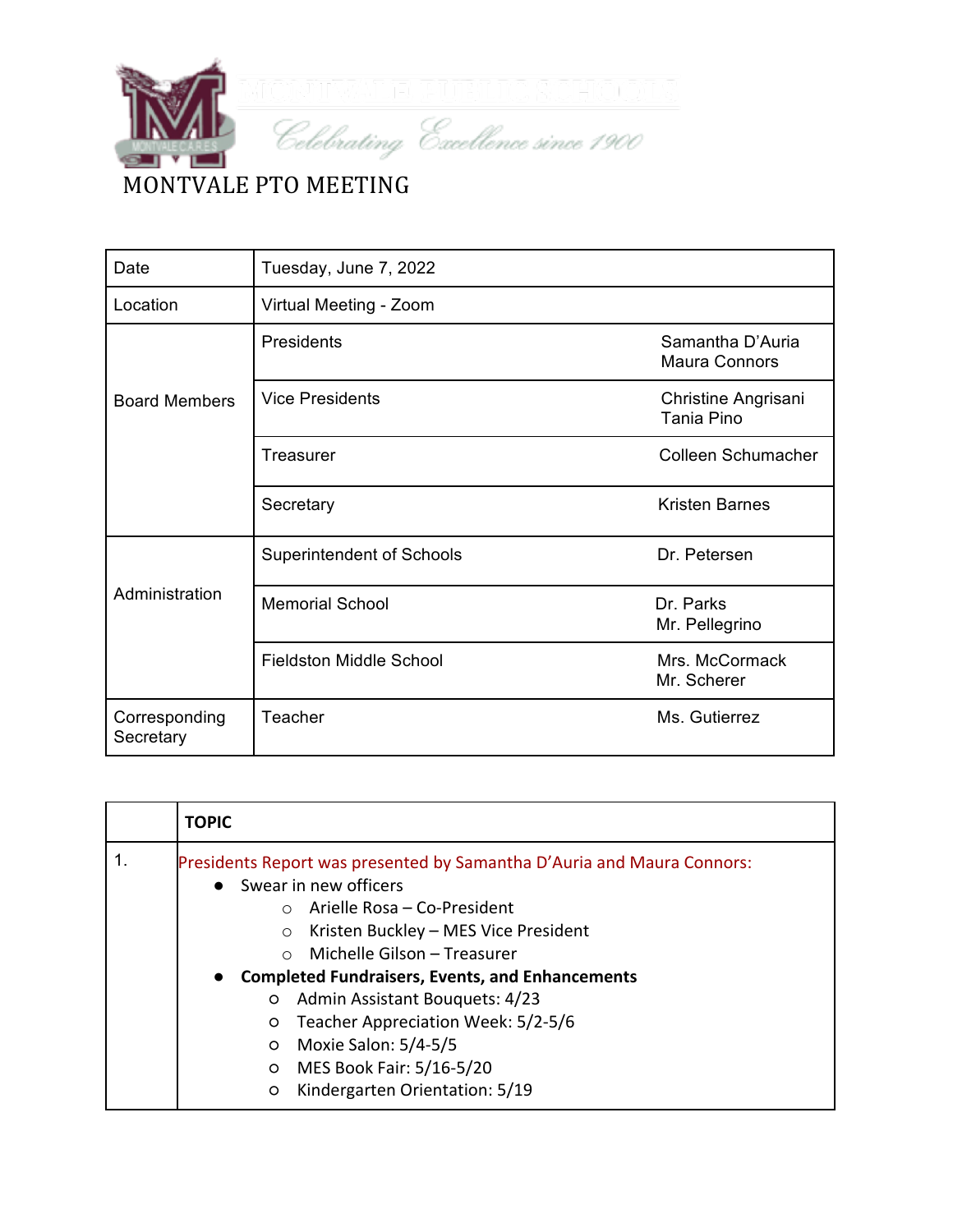

## MONTVALE PTO MEETING

|    | Having the book fair run the night of Kindergarten<br>Orientation worked really well<br>O International Day: 5/26<br>Field Day Ice Pops: 5/27<br>$\circ$<br>Spring Fling: 6/3<br>$\circ$<br>8th Grade Mixer: 6/6<br>$\circ$<br>Step and Repeat - will be used for PTO sponsored events<br>O<br>PTO Sponsored Art Tile at MES<br>$\circ$<br>Ethel Stalter Scholarship to be presented to a Hills student. The PTO<br>O<br>has funded this scholarship since 1987 and it is awarded in June<br><b>Current / Ongoing Fundraisers and Events</b><br>o PTO donation button                                                                               |
|----|-----------------------------------------------------------------------------------------------------------------------------------------------------------------------------------------------------------------------------------------------------------------------------------------------------------------------------------------------------------------------------------------------------------------------------------------------------------------------------------------------------------------------------------------------------------------------------------------------------------------------------------------------------|
|    | <b>Box Tops</b><br>O                                                                                                                                                                                                                                                                                                                                                                                                                                                                                                                                                                                                                                |
|    | <b>Future Fundraisers and Events</b><br>22-23 Parking Lot Auction: Launching with MEF Week of June 13 -<br>O<br>top 2 winners will get VIP parking spots<br>$\circ$ 8 <sup>th</sup> Grade Dance: 6/15<br>$\circ$ 8 <sup>th</sup> Grade BBQ: 6/16<br>O 4th Grade Picnic: 6/17<br><b>Volunteer Opportunities</b><br>$\circ$<br><b>Save the Dates</b><br>Welcome Back Breakfast: 8/29<br>$\circ$<br>Fieldstone Falcon Friday Nights: 9/16, 9/30<br>$\circ$<br>Memorial Ice Cream Social: 9/23<br>$\circ$<br>Thank you to Mrs. McCormack, Mr. Scherer and Mrs. Duffy - FMS blankets<br>were purchased as a thank you for all the support over the years |
| 2. | Vice Presidents Report presented by Tania Pinto and Christine Angrisani:<br><b>Class Coordinators</b><br>FMS Class Funds - class funds will be rolled over at the end of the year for<br>the following year<br>End of Year Gifts - each class in MES will receive chalk and bubbles that<br>teachers can use for an end of the year activity                                                                                                                                                                                                                                                                                                        |
| 3. | Treasurer's Report presented by Colleen Schumacher:<br>Café Agnello: \$100<br>Moxie: \$100<br>Spring Fling: \$2,700<br>Book Fair MES: \$3,000                                                                                                                                                                                                                                                                                                                                                                                                                                                                                                       |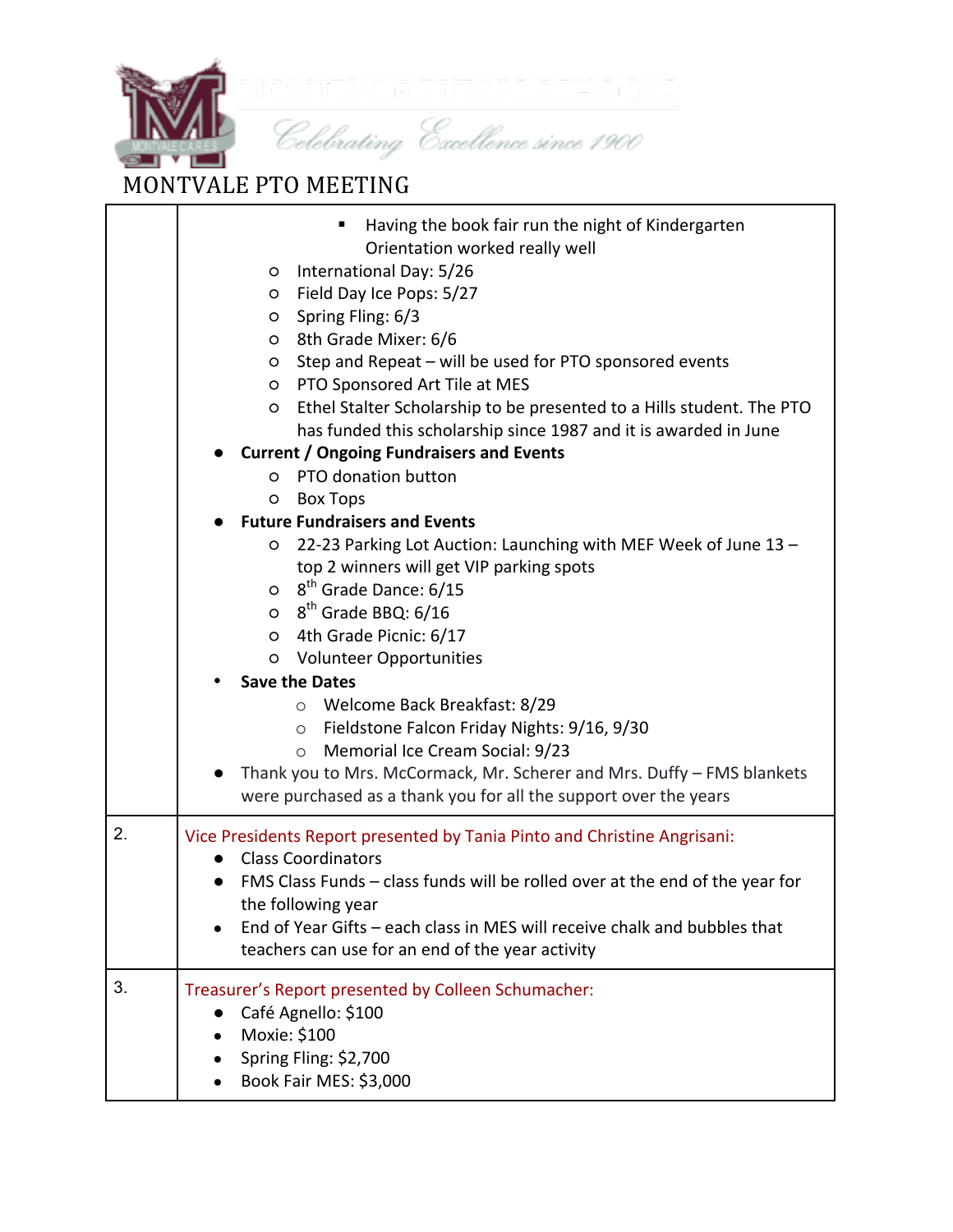

## MONTVALE PTO MEETING

|    | Art Show: \$1,400                                                                |  |
|----|----------------------------------------------------------------------------------|--|
|    | Square1 Art: \$41                                                                |  |
|    | Donation Button (total from the year): \$4,500                                   |  |
|    | End of Year Balance: \$80,000                                                    |  |
| 4. | The Administrators provided the following updates:                               |  |
|    | Dr. Petersen                                                                     |  |
|    | Thank you to PTO for all their work this year                                    |  |
|    | The following teachers and administrators are retiring this year                 |  |
|    | Laurie D'Amaro - Grade 2 Teacher MES<br>$\circ$                                  |  |
|    | Lisa DiCairano - World Language Teacher FMS<br>$\circ$                           |  |
|    | Paula DiCosmo - Language Arts Teacher FMS<br>$\circ$                             |  |
|    | Karen Doran - Resource Program Teacher FMS<br>$\circ$                            |  |
|    | Kathleen Passaro - Language Arts Teacher FMS<br>$\circ$                          |  |
|    | Johnna Duffy - Secretary FMS<br>$\circ$                                          |  |
|    | $\circ$ Gina McCormack - FMS Principal                                           |  |
|    | Richard Scherer - FMS Assistant Principal<br>$\circ$                             |  |
|    | Dr. Parks                                                                        |  |
|    | International Day was great, kids enjoyed picnic in the fields, thank you to all |  |
|    | parent volunteers!                                                               |  |
|    | Field Day - thank you PTO for ice pops!                                          |  |
|    | Band Concert: 6/8 at 730pm<br>$\bullet$                                          |  |
|    | Science Fair: 6/9 from 3-5pm<br>٠                                                |  |
|    | Character Ed Day: 6/10 thank you PTO for sponsoring assembly<br>$\bullet$        |  |
|    | 4 <sup>th</sup> Grade Picnic: 6/17<br>$\bullet$                                  |  |
|    | 4 <sup>th</sup> Grade Move Up Day: 6/20<br>$\bullet$                             |  |
|    | $4th$ Grade Clap Out: 6/21<br>$\bullet$                                          |  |
|    | Thank you to all class parents<br>$\bullet$                                      |  |
|    | Thank you for the MES student end of the year gifts<br>٠                         |  |
|    | Please return all library books                                                  |  |
|    | Reports Cards: 6/21                                                              |  |
|    | Summer Learning link is live                                                     |  |
|    | Mrs. McCormack                                                                   |  |
|    | Thank you PTO for the blankets                                                   |  |
|    | Spring concerts upcoming                                                         |  |
|    | <b>Six Flags Trip</b>                                                            |  |
|    | 8th Graders had a great time at International Day                                |  |
|    | <b>STEAM Fair</b>                                                                |  |